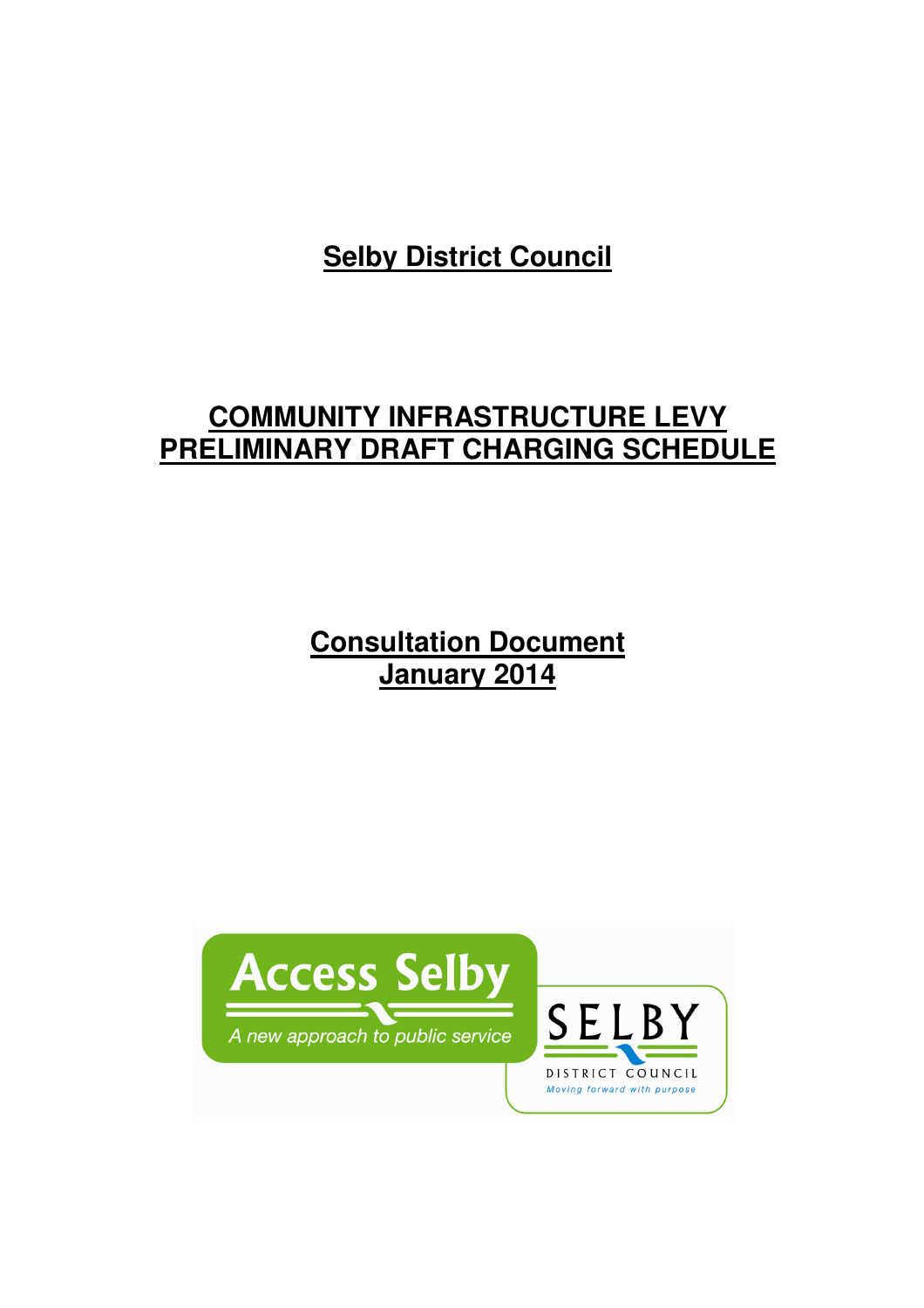# **1. Introduction**

- 1.1 The Community Infrastructure Levy (CIL) was introduced under the Planning Act 2008 and is defined in the CIL Regulations 2010 (as amended). Local Authorities in England and Wales can elect to prepare and adopt a CIL to assist in funding the infrastructure needed to support planned growth. The CIL is a charge, expressed in pounds sterling  $(E)$  per square metre, that is levied on the net additional floorspace created by most new development.
- 1.2 The purpose of this document is to seek views on Selby District Council's Preliminary Draft Charging Schedule (PDCS) for the CIL.

# **2. The Charging and Collecting Authority**

2.1 The Council as the local planning authority is a charging authority and may therefore charge the CIL in respect of development in the District. The collecting authority for the finance generated by CIL will typically be the District Council as the charging authority. However, where the County Council grants planning permission for development in the District, it will be the County Council who will be the collecting authority. Where the County Council is the collecting authority it will pass the CIL payment on to the charging authority minus any reasonable administrative expenses incurred in collecting the CIL on the charging authority's behalf. Such instances will be few.

# **3. What development will be liable to pay CIL**

- 3.1 CIL is charged on the gross internal floorspace of new development. Where planning permission is granted for a development that involves the extension or demolition of a building in lawful use, the level of CIL payable will be calculated based on the net increase in floorspace. This means that the existing floorspace contained in the building to be extended or demolished will be deducted from the total floorspace of the new development, when calculating the CIL liability. This means that most developments on previously developed brownfield sites will generally have a lower CIL liability than developments that take place on greenfield sites.
- 3.2 Most development that involves the creation of buildings that people normally use will be liable to pay CIL. However, the regulations provide for a number of exemptions to CIL against which the levy will not be charged, including:
	- New buildings or extensions under 100 square metres of gross internal floor space which does not involve the creation of a new dwelling;
	- The changes of use, conversion or subdivision of a building that does not involve an increase in floorspace;
	- The creation of a mezzanine floor within a building;
	- Temporary development permitted for a limited period;
	- Buildings into which people go only intermittently for the purpose of inspecting or maintaining fixed plant or machinery;
	- Structures which are not buildings, such as pylons and wind turbines;
	- Affordable housing;
	- Development by charities for charitable purposes; and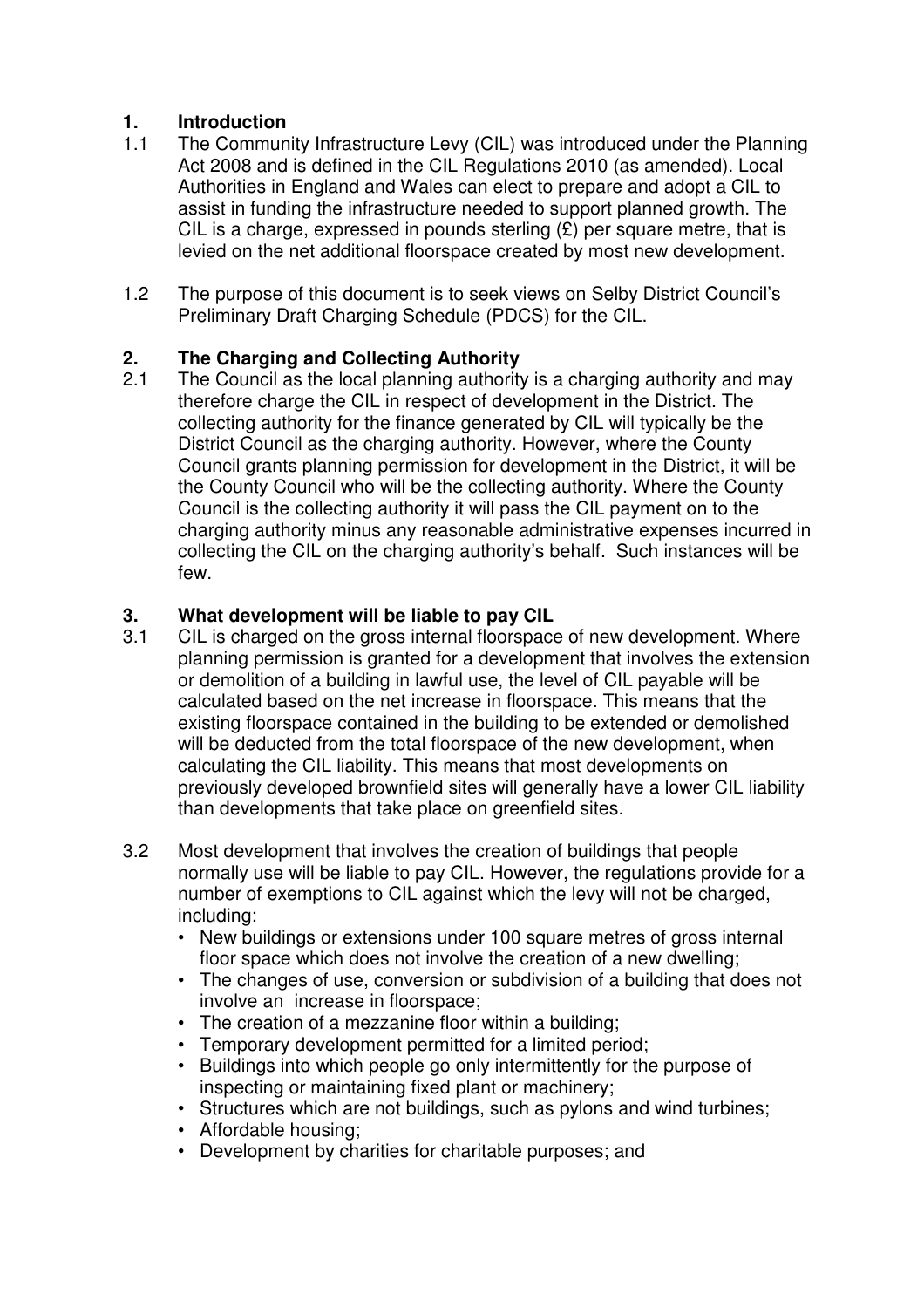- If the development is for a use or geographic area that has a zero or nil charge (£0/m2) set out in a CIL Charging Schedule.
- 3.3 The Regulations also allow charging authorities to permit discretionary relief from CIL in certain circumstances (e.g. where a reduced or nil payment may be accepted). Should the Council decide to offer discretionary relief it will publish its policy on the grounds for relief in time for the examination of the charging schedule next year. The cases for relief are likely to be rare, but could include the following:
	- Development by charities for investment activities from which the profits will be applied for charitable purposes (as defined by Regulation 44);
	- Development by charities where relief would normally constitute State aid (as defined in Regulation 45); and
	- Where the Council considers there are exceptional circumstances to justify relief (as defined in Regulation 55). In these situations the development site must also have a planning obligation (Section 106 Agreement) relating to the planning permission which is greater than the value of the CIL charge, and the combined cost of the Section 106 agreement and CIL charge would have an unacceptable impact on the economic viability of the development. In such cases the developer would be expected to demonstrate this (as set out in Regulation 57) via an 'open book' approach with an independent valuer.
- 3.4 Relief can also only be granted if it does not constitute notifiable State Aid (as defined in European law). Given these requirements, most development will not be eligible for charitable or exceptional circumstances relief. However, the District Council will be prepared to consider applications for relief, and will confirm this by issuing a statement before the charging schedule takes effect.
- 3.5 The Council will have the ability to claw back any CIL relief where a development no longer qualifies for that relief within a period of seven years from the commencement of the development. For example, should a charity develop a building for charitable purposes and subsequently sell the building to the open market after three years, then the Council will be able to claw back the CIL that would have been charged on the building had it been used for private use.

## **4. How the chargeable amount will be calculated**

The amount of CIL charge a development is liable to pay will be calculated according to Regulation 40 of the CIL Regulations 2010 (as amended). The method involves multiplying the relevant CIL rate for the type/location of the development by the net additional floorspace - and factoring in an inflation measure to allow for changes in building costs over time. A summary of the method is set out below:

(CIL rate)  $X$  (Net additional new build floorspace)  $X$  (Inflation measure)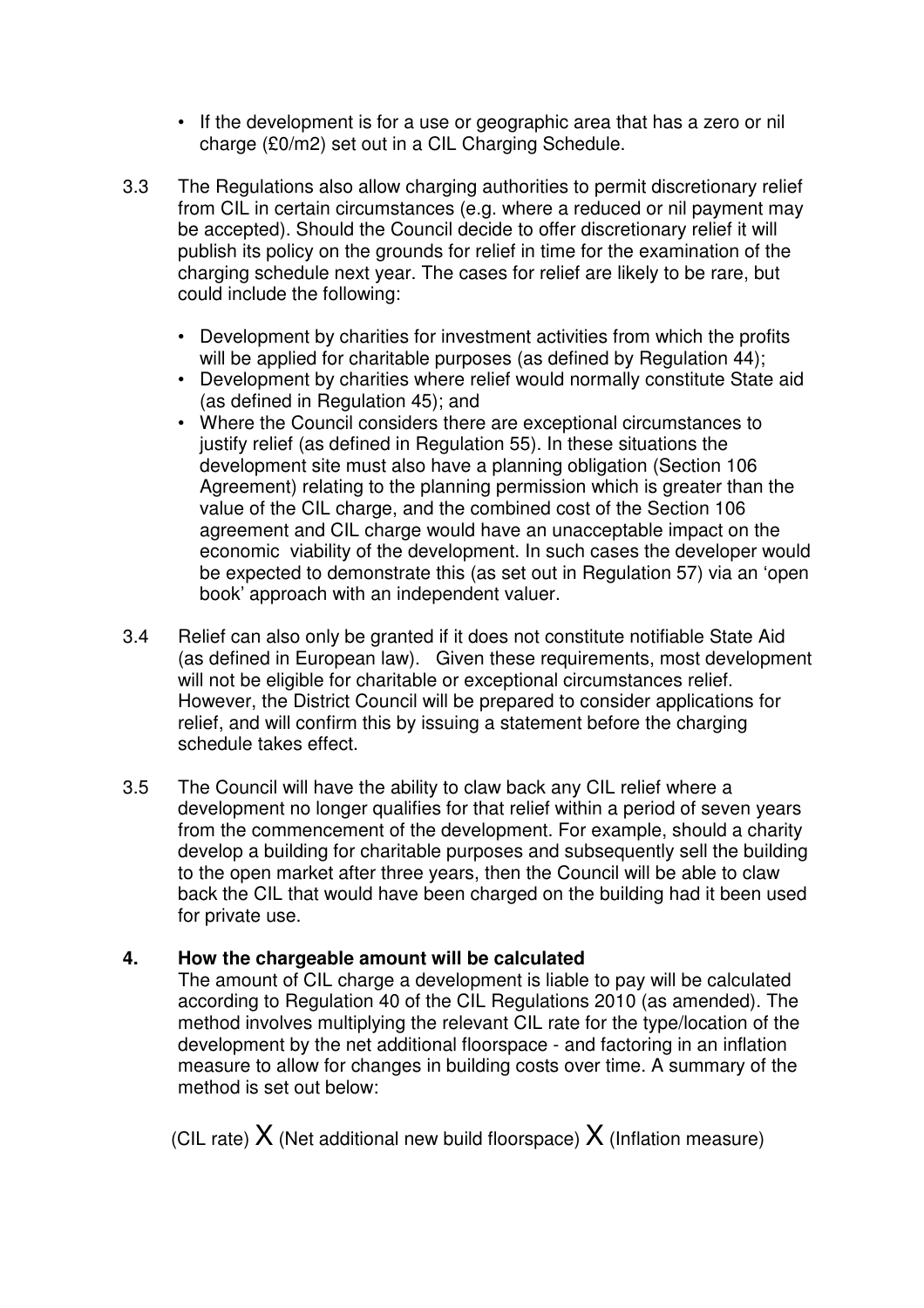- 4.1 The inflation measure used will be the national 'All-in Tender Price Index' published by the Building Cost Information Service (BCIS) of Royal Institution of Chartered Surveyors. The inflation measure involves dividing the Index costs from the year planning permission is granted, by the Index costs from the year the Charging Schedule is adopted. Full details of the method are set out in the Regulations.
- 4.2 The CIL Regulations specify that where the overall chargeable amount on a scheme is less than £50, it is deemed to be zero.

## **5. Evidence to support the CIL**

- 5.1 The development of the PDCS has been informed by appropriate evidence which includes:
	- The adopted Core Strategy Local Plan;
	- The Draft Infrastructure Delivery Plan (IDP); and
	- A CIL Economic Viability Assessment (EVA).
- 5.2 The Council's adopted Core Strategy specify the amount of new development that is to take place over the plan period to 2027.
- 5.3 The Core Strategy sets out that over the Plan period the Council will make provision for 450 new homes per annum. The focus of growth is the District's main urban settlements of Selby, Sherburn in Elmet and Tadcaster as these have the greatest range of jobs, shops and services and thereby offer the greatest opportunity to deliver sustainable development. In the rural areas, the larger villages provide the focus for growth as these settlements offer the best access to jobs, shops and services. The Core Strategy also makes provision for 37-52 hectares of employment land over the plan period.
- 5.4 The Council's emerging Sites and Policies Local Plan (SAPP) will make allocations of land for housing and employment uses that reflect the housing and employment land targets and settlement hierarchy set out in the Core Strategy. The document will also set out policies to protect the character and heritage of the District and ensure development is of an appropriate scale, type and design. Where required, allocations will also be made for a range of other uses including new transport infrastructure, new sport, open space and recreation facilities, as appropriate. The (SAPP) Issues and Options is out for consultation during the same time period as this CIL consultation.
- 5.5 In order to introduce the CIL local planning authorities, as the charging authority, has to demonstrate that there is a shortfall in funding between the expected total cost of infrastructure needed to support development over the plan period and the level of funding likely to be forthcoming from mainstream sources of funding. The Council's emerging Infrastructure Delivery Plan (IDP) identifies the key infrastructure requirements needed to support the level of planned growth in the District.
- 5.6 Testing the economic viability of development is central to the CIL charge setting process and is required to justify the introduction of the CIL to an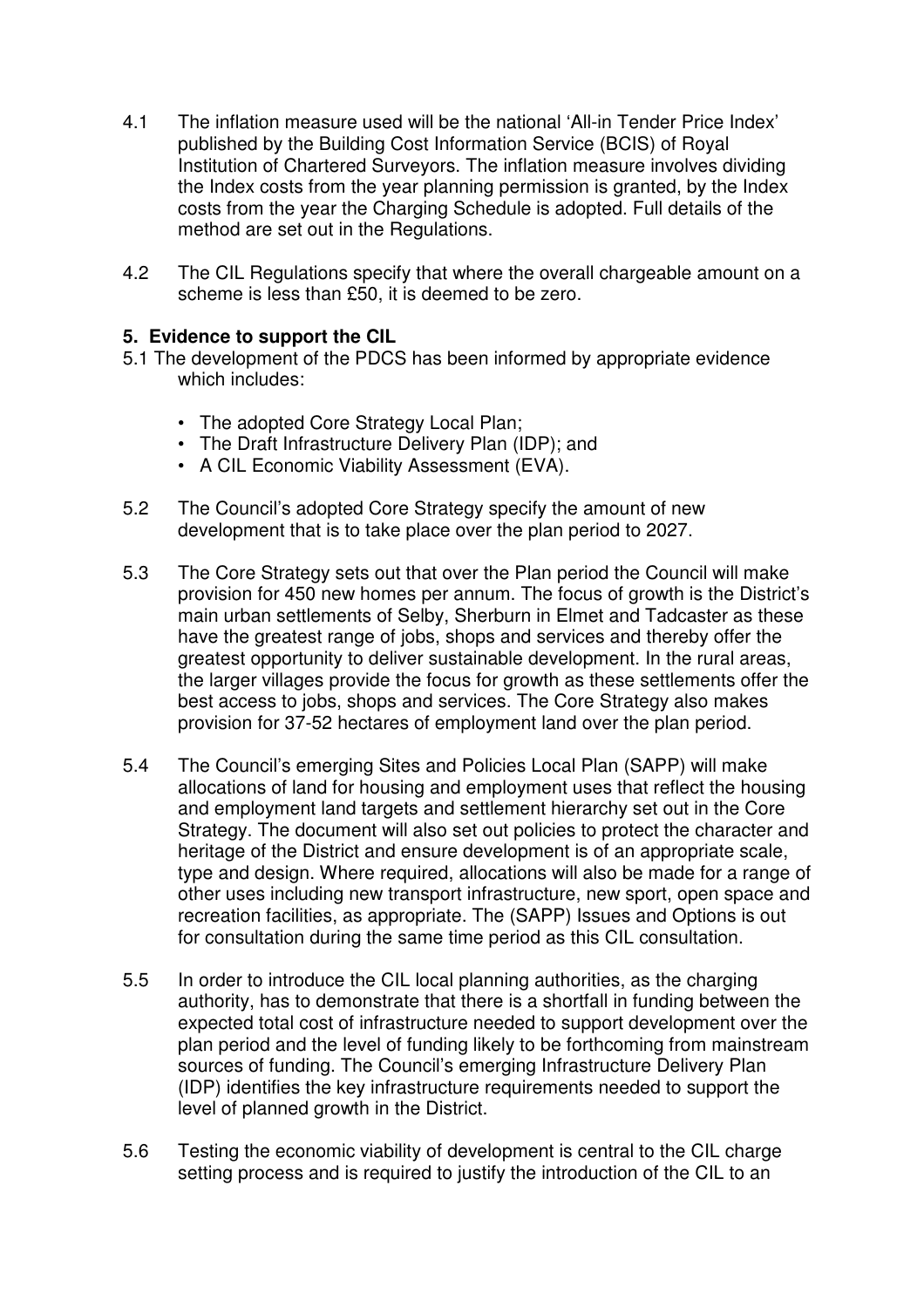authority area. Authorities must ensure that the proposed levy rates will not threaten the ability to develop viable sites and the scale of development identified in the Local Plan. To this end the Council has commissioned Roger Tym & Partners (now Peter Brett Associates) to prepare a CIL Economic Viability Assessment (EVA) for the District.

- 5.7 The EVA assesses the viability of the development of a wide range of land uses in the District including housing, office, industry, retail, hotels, community facilities and other sui generis uses, and maps variations in viability across the District. The assessment takes account of the development costs arising from existing and emerging planning policy and regulatory requirements (e.g. affordable housing, sustainable construction & design and open space provision). The assessment also makes an allowance for residual S106/278 contributions for measures that are required to make development acceptable and are directly related in scale and kind to the proposed development. A stakeholder event was held in August 2013 with local property agents and developers to discuss the key assumptions that underpin the viability assessment.
- 5.8 A basic principle of the CIL is that where it is economically viable to do so, new development should be charged. However, the CIL is not to be used as a policy tool to encourage certain types of development over others by applying a lower or zero rate where development is viable. Differential rates can be applied to different types of development, or to different geographical areas, based on the outcome of the economic viability assessment. Where it has been demonstrated that it would not be viable to apply a CIL charge on a certain type of development, or in a particular geographic area, either a zero CIL rate or a base rate can be applied.
- 5.9 As can be seen in the EVA, the Council proposes to charge a base rate of £10 per sqm on all other chargeable development not specifically identified in the schedule. This level of charge equates to approximately 1% of the cost of development of the lowest cost development assessed – industrial development – and is therefore considered to be a minimal charge that should not significantly affect the viability of the majority of development proposals.
- 5.10 The EVA concludes that there is scope to introduce a CIL to Selby District and the proposed CIL rates contained in the PDCS reflect the recommendations of the viability evidence. Based on the viability evidence, the Council is proposing to create a differential charging zone for residential development within the northern wards of the District with a higher CIL rate than the rest of the District (see EVA for full details of the proposed zones and rates). This is based on higher sales value within these wards compared to the rest of the District.
- 5.11 The Regulations recognise that the CIL charge may make some development unviable and advises that CIL should not be set at such a low rate as to ensure that every development remains viable. In setting the levy rates the Council has sought to strike an appropriate balance between: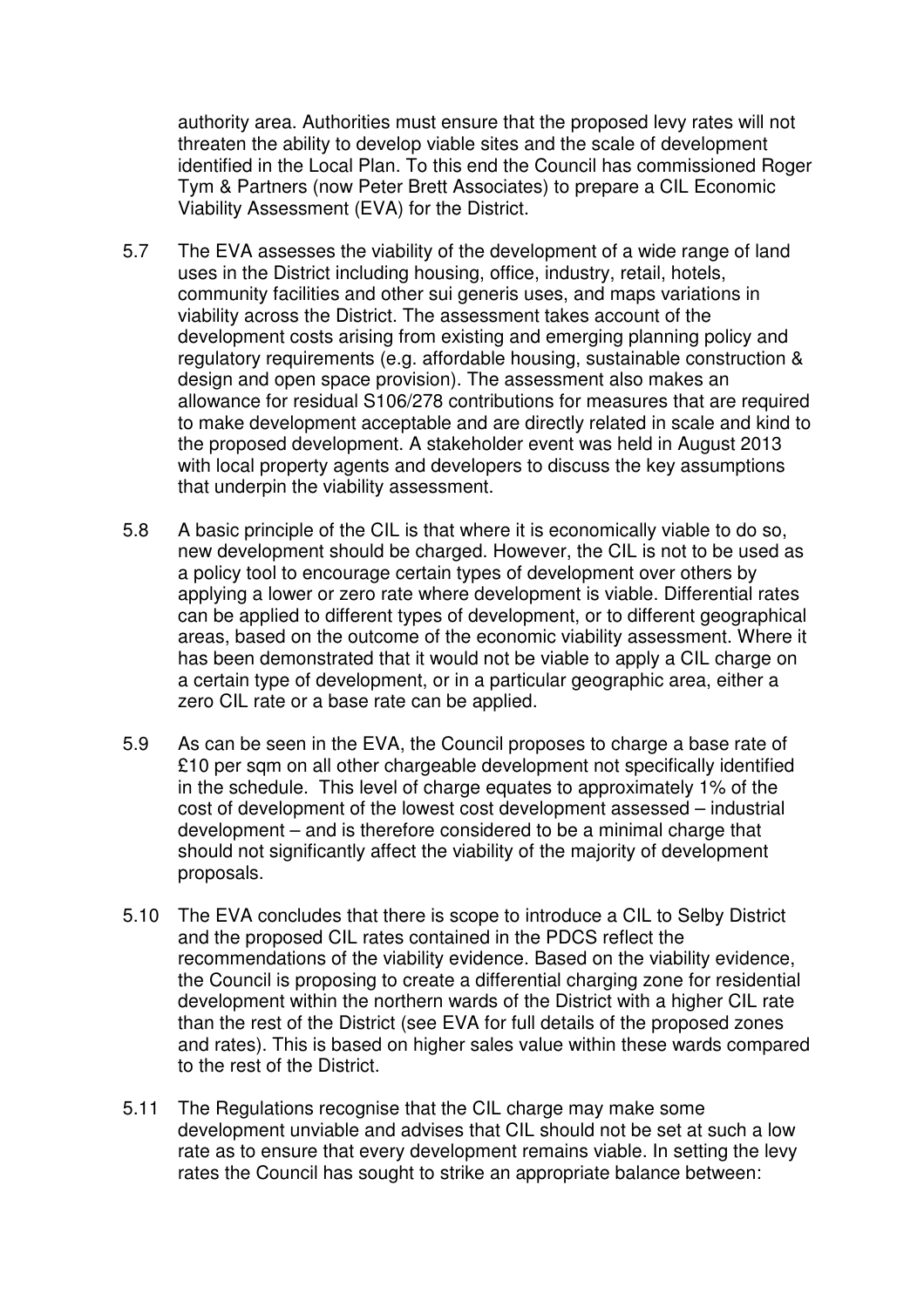- the desirability of funding from CIL in whole, or in part, the actual and estimated total cost of infrastructure required to support the development of its area, taking into account other actual and expected sources of funding; and,
- the potential effects, taken as a whole, of the imposition of CIL on the economic viability of development across its area.

## **6. Liability and Collection of CIL**

- 6.1 The Levy applies to new development for which planning permission is granted after the Charging Schedule has taken effect, and the amount of CIL payable (the 'Chargeable Amount') is calculated on the day that development is first permitted (which can be the day on which planning permission is granted, if it is granted without conditions or reserved matters being attached, or which can be the day on which the last pre commencement condition or reserved matters is agreed/approved). Where an outline planning permission permits development to be implemented in phases, each phase of the development is a separate chargeable development.
- 6.2 Liability to pay CIL for qualifying development will be assumed at the time planning permission is granted. Payment of CIL is due from the date the chargeable development commences with payment normally required within 60 days. The liable party is required to notify the collecting authority about the start date of the development. There may be penalties for failing to do so.
- 6.3 The Council recognises the implications that a large CIL liability required at the commencement of a development project could have on cash flows and the ability to raise finance. Therefore the Council is exploring the option to introduce an instalments policy for the payment of CIL over fixed time periods depending on the amount of CIL liable.

#### **7. Payment in kind**

7.1 Under the regulations, charging authorities may at their own discretion, consider accepting land as payment in kind in lieu of CIL. This will only normally be considered for land in excess of that needed to deliver the infrastructure required by the permitted development (e.g. if the development permitted requires a new school of scale x, the land for a school of scale x will be provided without cost and not in lieu of CIL). The value of land for in lieu payment will be determined by an independent valuer.

#### **8. Relationship between CIL and S106**

8.1The CIL Regulations include restrictions on the pooling of planning obligations (i.e. S106 Agreements and commuted sums) whereby the Council will not be able to pool more than 5 contributions from separate developments towards a single item of infrastructure that is not being funded by the CIL. This means that it will become difficult to deliver larger scale items of infrastructure such as schools, transport schemes etc. where the pooling of many individual planning contributions is often necessary. However, there will continue to be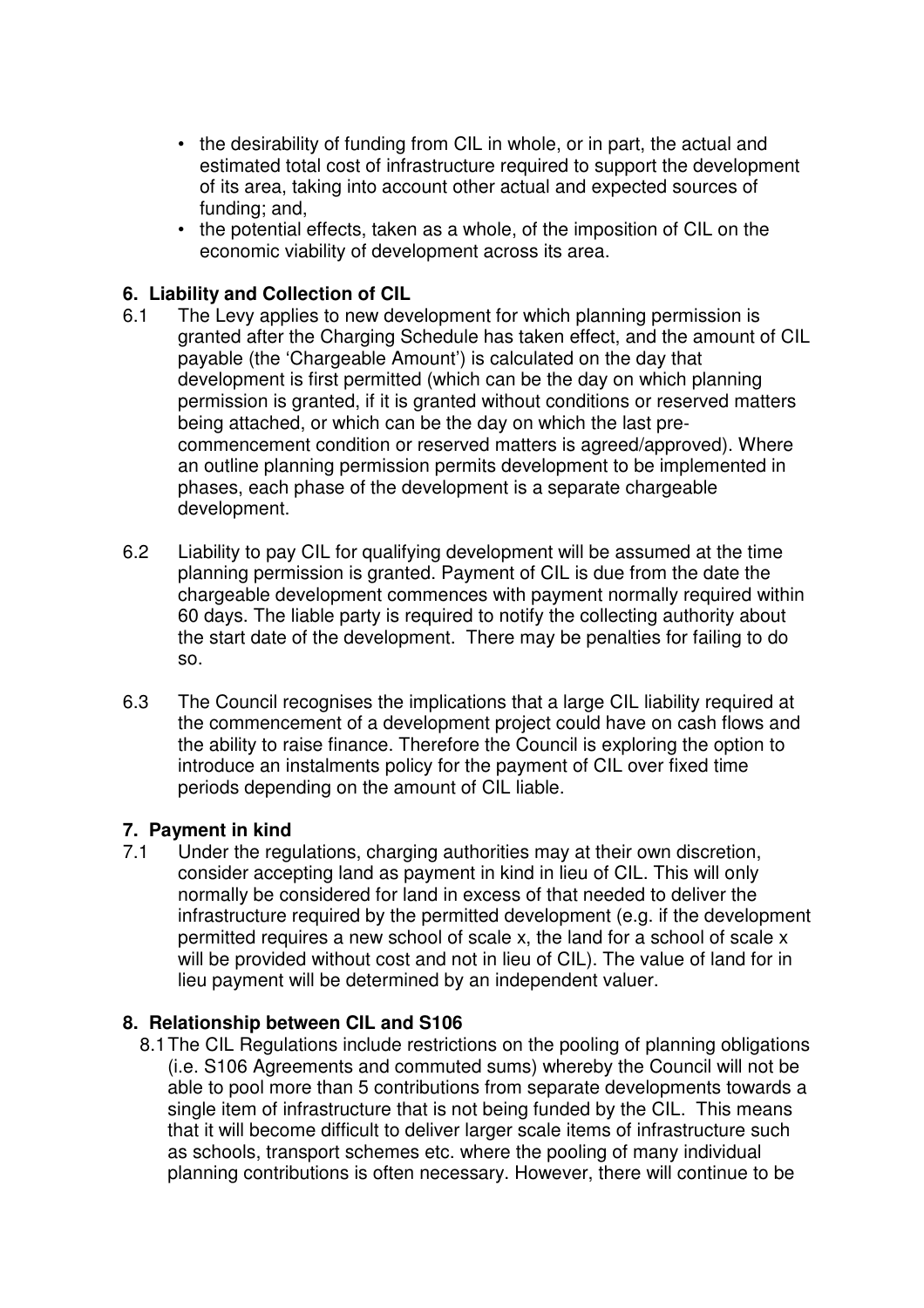an important role for planning obligations in mitigating the site specific impacts of a development and for providing affordable housing.

- 8.2 As part of the CIL the Council will need to prepare a list, referred to formally as a "Regulation 123 list", setting out the types of infrastructure that it intends to fund through CIL. CIL cannot be used as well as Section 106 to deliver the same piece of infrastructure. The Council will therefore endeavour to produce a list that is clear to ensure that a development is not charged twice for the same infrastructure.
- 8.3 The Regulation 123 list can be reviewed at any time. In line with Government guidance on the preparation and implementation of the CIL the Council will undertake appropriate local consultation when reviewing the Regulation 123 list.
- 8.4 This list has to be published in time for the examination of the Charging Schedule. The Council intends to publish a draft Regulation S123 list alongside the Draft Charging Schedule due to be published for consultation later this year. The emerging Regulation 123 list will need to be discussed with key infrastructure providers, such as the County Council and the Environment Agency.

### **9. Spending of the CIL levy**

- 9.1 The finance generated from the CIL must be used to deliver infrastructure in the District that is needed to support the level of housing and employment growth proposed within the Core Strategy and the emerging SAPP. This could include funding new or safer road schemes, schools, health and social care facilities, flood defences, open spaces and leisure facilities. This may be new infrastructure, or may involve repairing, expanding or enhancing existing infrastructure, if that is necessary to support new development. In certain circumstances it may also be spent on the on-going costs of providing infrastructure, which could include maintenance and operational activities.
- 9.2 It is important to note that CIL is not meant to replace mainstream sources of funding for infrastructure and will not cover the full costs of all of the infrastructure projects identified in the Council's Infrastructure Delivery Plan. The Council will work closely with the relevant infrastructure and service providers to discuss the funding of infrastructure projects.
- 9.3 The Regulations also allow up to 5% of the CIL collected each year to be used to pay for the administrative expenses incurred by the charging authority. The District Council anticipates that it is likely to seek an element of reimbursement, to cover the costs associated with collection, implementation and monitoring of CIL. This will be accounted for in the Council's monitoring of the expenditure of CIL.

#### **10. Neighbourhood Funds**

10.1 Under draft amendments to the CIL Regulations being brought forward by the Government, a local council (i.e. parish/town council) with an adopted